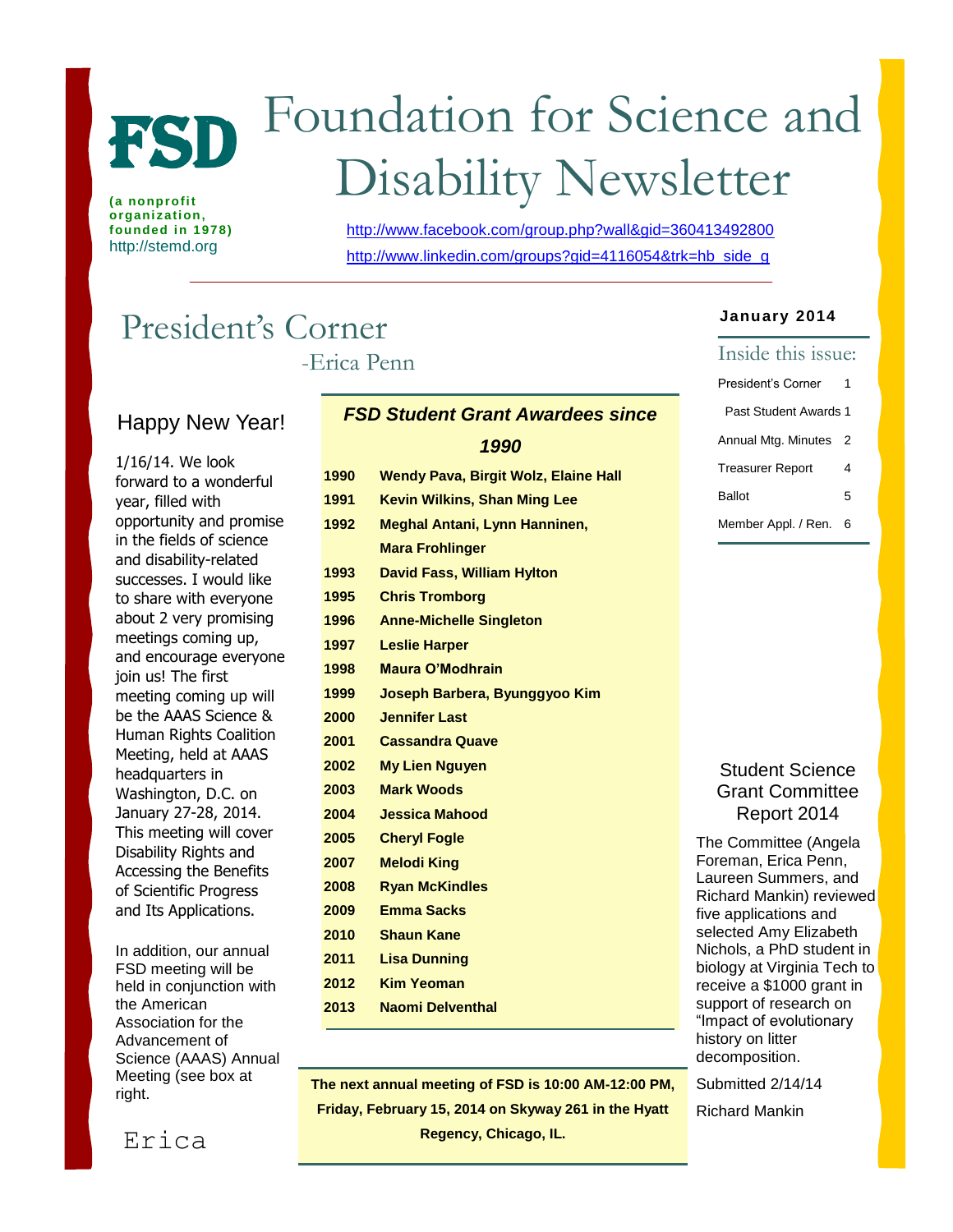#### **FOUNDATION FOR SCIENCE AND DISABILITY (FSD)**

#### **Annual Meeting Minutes**

10:00 AM -12:00 PM, Friday, February 15, 2013

Resource Room for AAAS Annual Meeting Participants with Disabilities

Hynes Convention Center Boston, Massachusetts

#### **Attendees**

Erica Penn, Angela Foreman, Laureen Summers, Ric Weibl, Yoshiko Miwa, Dhara Kothavala, Christopher Andersen, Allan Sampson, Betty Ingram, Richard Mankin **Call to Order/Introductions**-Erica Penn

Erica Penn, President, discussed activities of the Foundation for Science and Disability during 2012 and presented her goals for the next term. Notable activities in which FSD members participated included 1) continuation of ongoing programs such as the annually awarded student grants and the Foundation's Facebook and LinkedIn pages; 2) broadened interactions with other organizations and committees that have shared goals, such as the American Association for the Advancement of Science (AAAS) Committee on Opportunities in Science (COOS), and the Women with Disabilities in STEM Workshop held at Gallaudet University.; 3) organization of a symposium by Imke Durre (member of COOS and FSD) on contributions of citizen scientists to climate science.

Erica also discussed possibilities for development of new services or projects that could benefit students and career professionals with disabilities who are working in STEM fields.

Other attendees introduced themselves, including Laureen Summers and Ric Weibl of AAAS; Angela Foreman of Sapphire Executives, LLC; Richard Mankin of the US Department of Agriculture, Agricultural Research Service; Dhara Kothavala, graduate student at Arizona State University; Chris Andersen, Director of the Science, Technology, Engineering , and Mathematics Initiative at The Ohio State University, Allan Sampson in the Department of Biostatistics at University of Pittsburgh, and Yoshiko Miwa, a freelance science writer in Japan. Dhara has been associated with the Environmental Careers Organization, which provided internships to students in environmental research fields. Yoshiko has been writing about disability issues in Japan and also has been involved with Citizen Science Initiative Japan. Ric Weibl noted that several articles had been posted in AAAS Member Central that are relevant to disability issues.

Minutes - February 17, 2012 (Vancouver, BC). The minutes from the Vancouver meeting were discussed and approved.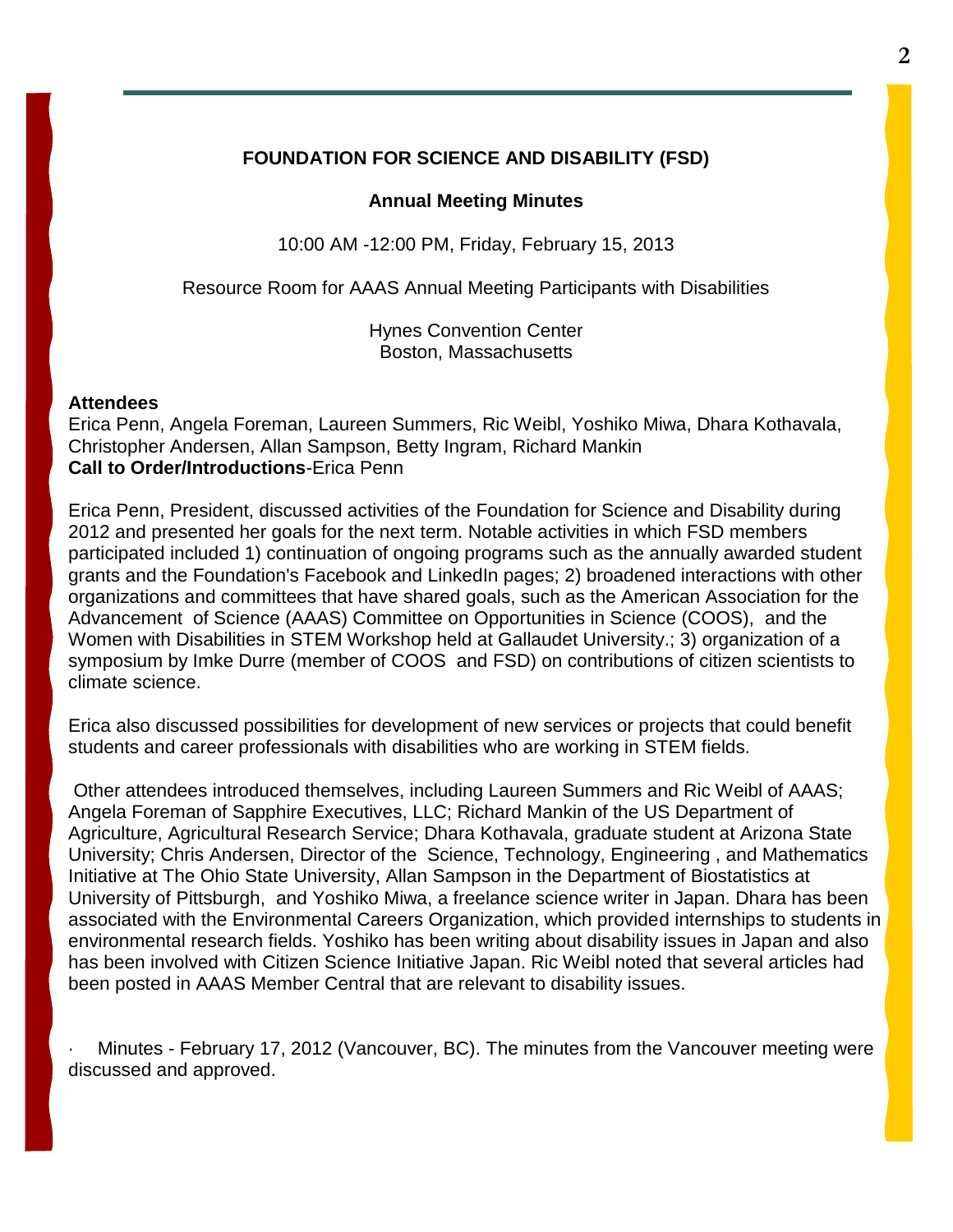#### **Treasurer Report**- Angela Foreman

#### **Foundation For Science and Disability Treasurer Report**

February 13, 2012-January 1, 2013

|                       | 2012                     | 2013                             |  |
|-----------------------|--------------------------|----------------------------------|--|
| <b>Assets:</b>        |                          |                                  |  |
| Cash on Hand          | \$8,856.03               | \$8,909.70                       |  |
| <b>Total Assets</b>   | \$8,956.03               | \$8,909.70                       |  |
| Income:               |                          |                                  |  |
| Dues                  | 525.00<br>\$             | \$<br>50.00                      |  |
| Contributions         | $\mathfrak{L}$<br>530.01 | \$14,000.00 (Ed Keller<br>Trust) |  |
| <b>Total Income</b>   | \$1,055.01               | \$14,050.00                      |  |
| <b>Expenses:</b>      |                          |                                  |  |
| <b>Student awards</b> | \$1,000.00               | \$1,000.                         |  |
| <b>Bank fees</b>      | \$<br>1.34               |                                  |  |
| <b>Total expenses</b> | \$1,001.34               | \$1,000.                         |  |
| <b>Net Income:</b>    | \$<br>53.67              | \$13,050.00                      |  |
| <b>Net Balance:</b>   | \$8,909.70               | \$21,959.70                      |  |

The Foundation for Science and Disability appreciates the gift from Edward Keller Jr., a longstanding member and officer of our organization.

Student Science Grant Committee report-2013-Richard Mankin

The committee reviewed 4 completed applications. The numbers of applicants decreased this year after several years of consistent increases.

Naomi Delventhal, a graduate student in the department of Biology at the University of Manitoba, Winnipeg, Canada, was selected by the committee to be awarded a \$1000 grant for work on a project involving the phylogenetic relationships among *Callogobius* species in the Gobiidae family of fishes.

It was moved, seconded, and approved that a \$1000 grant be awarded to Naomi Delventhal.

#### **New Business**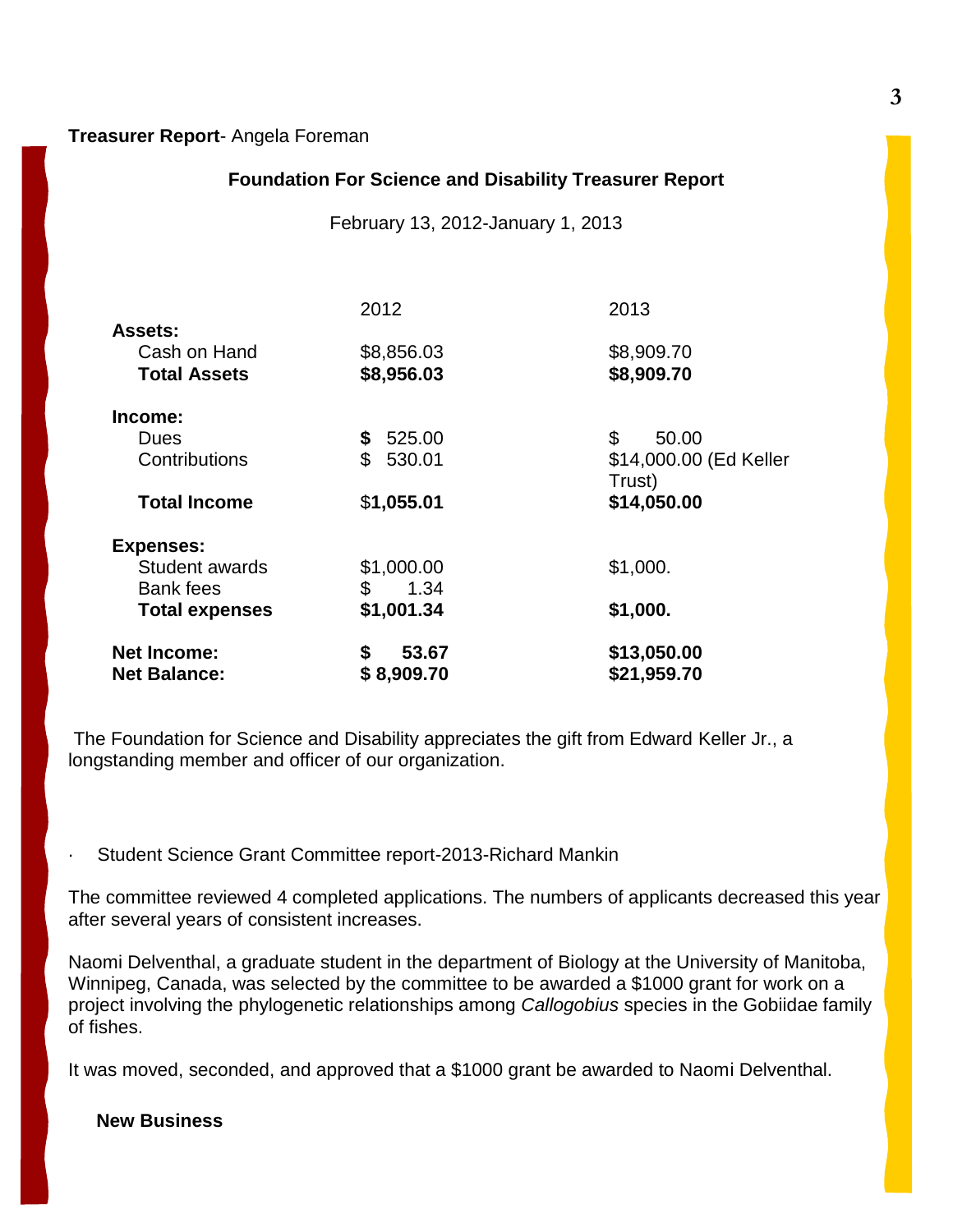It was announced that Angela Foreman had been elected for a second term as Treasurer of FSD.

It was moved, seconded, and approved that Erica Penn be nominated to a second term as President of FSD. Ballots will be sent out in the next newsletter.

Erica Penn noted that she had been a participant in a videotaped interview during the President's Reception at the AAAS Annual Meeting on February 14, and she had described some of the activities of the Foundation for Science and Disability in the interview.

Richard Mankin noted that Ian King of AAAS had suggested in the AAAS-COOS meeting, February 13-14, 2013, that committee members might prepare up to 8 stories about diversity issues the COOS committee addresses which could be contributed to MemberCentral (membercentral.aaas.org). It was moved, seconded, and approved that a subcommittee (Richard, Erica, Angela, and Imke) discuss this topic further by email and write up a story related to activities of scientists with disabilities.

The meeting adjourned at 11:45 AM. Submitted by Richard Mankin, March 5, 2013

Treasurer Report for 2014 Annual meeting:

#### **Foundation For Science and Disability Treasurer Report**

January 1, 2013-January 19, 2014

| <b>Net Income:</b><br><b>Net Balance:</b> | \$<br>30<br>\$21,989.70    | \$13,050.00<br>\$21,959.70                      |
|-------------------------------------------|----------------------------|-------------------------------------------------|
| <b>Total expenses</b>                     | \$1,000                    | \$1,000.                                        |
| <b>Expenses:</b><br>Student awards        | \$1,000                    | \$1,000.                                        |
| <b>Total Income</b>                       | \$1,030                    | \$14,050.00                                     |
| Income:<br>Dues<br>Contributions          | 275<br>\$<br>\$<br>755     | \$<br>50.00<br>\$14,000.00 (Ed Keller<br>Trust) |
| Cash on Hand<br><b>Total Assets</b>       | \$21,959.70<br>\$21,959.70 | \$8,909.70<br>\$8,909.70                        |
| <b>Assets:</b>                            | 2014                       | 2013                                            |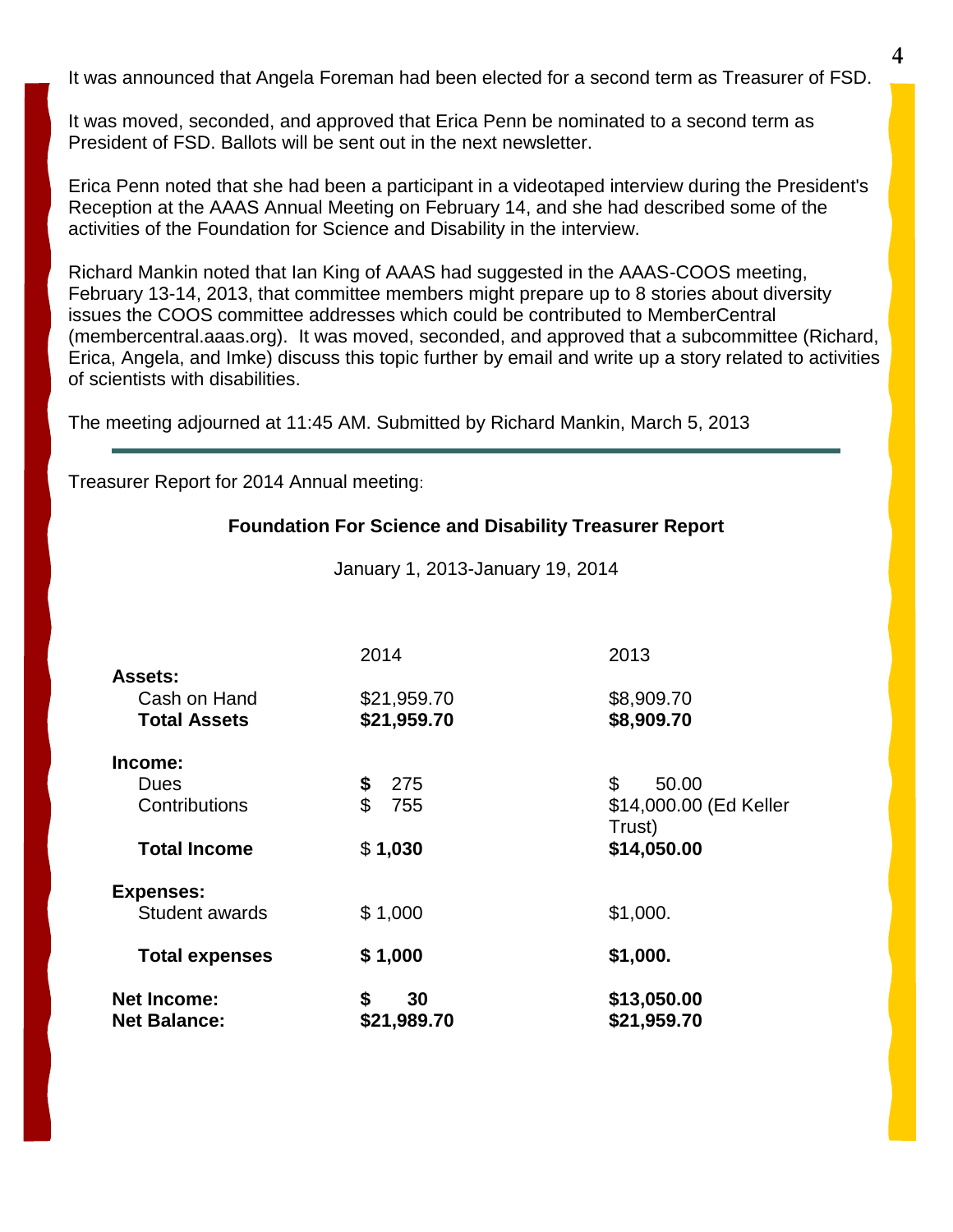## Foundation for Science and Disability 2014 Ballot

**President** (beginning 2014):

\_\_\_\_\_\_ Erica Penn

Write in: **Write in:**  $\blacksquare$ 



Erica Penn is a scientist at BD (Becton, Dickinson and Company), Sparks, MD. She has served for three years as the President of the Foundation for Science and Disability She is an advisor to the American Association for the Advancement of Science Committee on Opportunities in Science.

Please mail or email your selection by February 28, 2014 to Angela Foreman angelaleeforeman@yahoo.com Foundation for Science and Disability, P. O. Box 3384 San Leandro, CA 94578